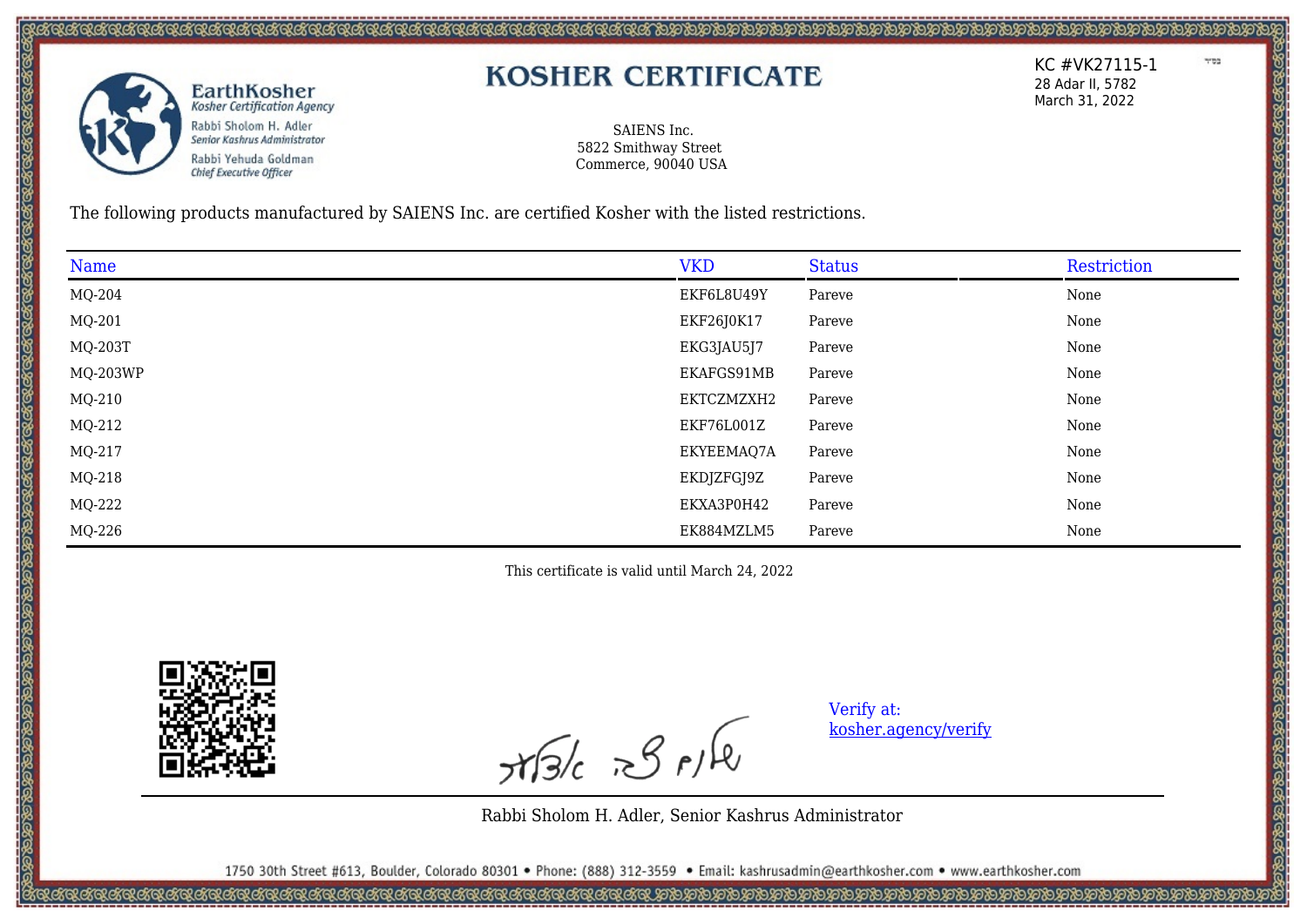

SAIENS Inc. 5822 Smithway Street Commerce, 90040 USA

The following products manufactured by SAIENS Inc. are certified Kosher with the listed restrictions.

| Name   | <b>VKD</b>        | <b>Status</b> | Restriction |
|--------|-------------------|---------------|-------------|
| MQ-227 | EK2ZYK976Z        | Pareve        | None        |
| MQ-230 | EK6YGFMBSO        | Pareve        | None        |
| MQ-236 | <b>EKRLDAS5VE</b> | Pareve        | None        |
| MQ-237 | EKWJCKZE7Q        | Pareve        | None        |
| MQ-238 | EK0TZUF4HS        | Pareve        | None        |
| MQ-318 | EKBHK96JSD        | Pareve        | None        |
| MQ-319 | EKRN7IVX8O        | Pareve        | None        |
| MQ-702 | EKX6T8B3D9        | Pareve        | None        |
| MQ-711 | EKSBIEQ8RL        | Pareve        | None        |
| MQ-712 | <b>EKXQCIF0HX</b> | Pareve        | None        |

This certificate is valid until March 24, 2022



, 1989, 1989, 1989, 1989, 1989, 1989, 1989, 1989, 1989, 1989, 1989, 1989, 1989, 1989, 1989, 1989, 1989, 1989, <br>The control of the control of the control of the control of the control of the control of the control of the c

 $x$ 

Verify at: [kosher.agency/verify](https://kosher.agency/verify)

Rabbi Sholom H. Adler, Senior Kashrus Administrator

1750 30th Street #613, Boulder, Colorado 80301 . Phone: (888) 312-3559 . Email: kashrusadmin@earthkosher.com . www.earthkosher.com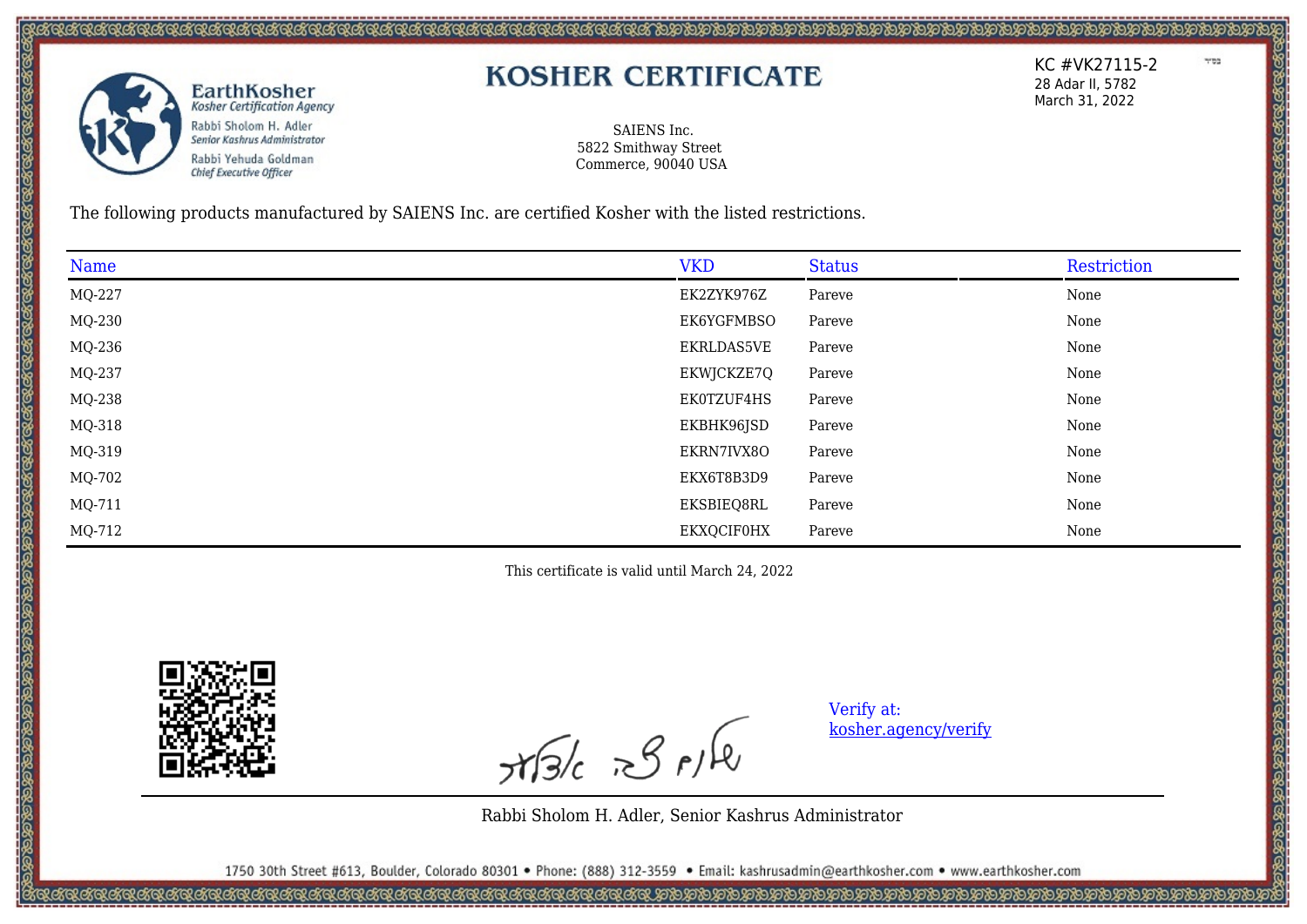

SAIENS Inc. 5822 Smithway Street Commerce, 90040 USA

The following products manufactured by SAIENS Inc. are certified Kosher with the listed restrictions.

| Name      | <b>VKD</b> | <b>Status</b> | Restriction |
|-----------|------------|---------------|-------------|
| $MQ-713B$ | EK5QLL5ZAV | Pareve        | None        |
| MQ-716    | EK8SZ4IHUB | Pareve        | None        |
| MQ-717    | EK2L7Q5BO6 | Pareve        | None        |
| MQ-718    | EK6FJT1IVD | Pareve        | None        |
| MQ-719    | EKVMQCP62R | Pareve        | None        |
| MQ-720    | EKFV2Q8BKW | Pareve        | None        |
| MQ-722    | EKVW3TK4RV | Pareve        | None        |
| MQ-729    | EKHME8JLS0 | Pareve        | None        |
| MQ-902    | EKJ6T767XN | Pareve        | None        |
| MQ-905    | EKJCO2ADBH | Pareve        | None        |

This certificate is valid until March 24, 2022



, 1989, 1989, 1989, 1989, 1989, 1989, 1989, 1989, 1989, 1989, 1989, 1989, 1989, 1989, 1989, 1989, 1989, 1989, <br>The control of the control of the control of the control of the control of the control of the control of the c

 $x$ 

Verify at: [kosher.agency/verify](https://kosher.agency/verify)

Rabbi Sholom H. Adler, Senior Kashrus Administrator

1750 30th Street #613, Boulder, Colorado 80301 . Phone: (888) 312-3559 . Email: kashrusadmin@earthkosher.com . www.earthkosher.com